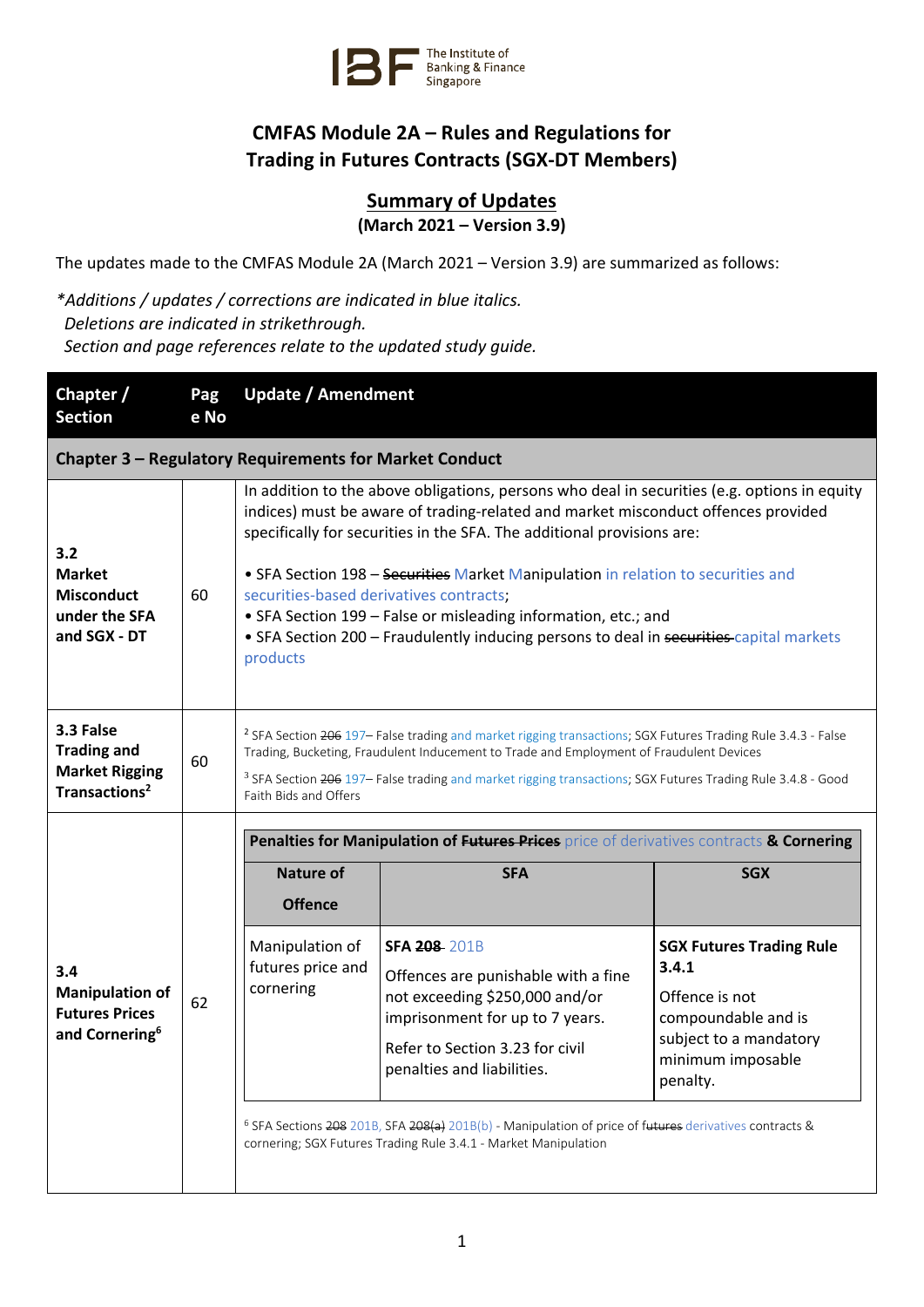

| Chapter /<br><b>Section</b>                                                                            | Pag<br>e No | <b>Update / Amendment</b>                                                                                                                                                                                                                                                  |                                                                                                                  |                                                                                                                                                                                                                                                          |  |
|--------------------------------------------------------------------------------------------------------|-------------|----------------------------------------------------------------------------------------------------------------------------------------------------------------------------------------------------------------------------------------------------------------------------|------------------------------------------------------------------------------------------------------------------|----------------------------------------------------------------------------------------------------------------------------------------------------------------------------------------------------------------------------------------------------------|--|
| 3.5<br><b>Securities</b><br><b>Market</b><br>Manipulation <sup>7</sup>                                 | 62          | <sup>7</sup> SFA Sections 198 - Securities Market Manipulation in relation to securities and securities-based derivatives<br>contracts, SGX-ST Rule 13.8 - Market Manipulation and False Market                                                                            |                                                                                                                  |                                                                                                                                                                                                                                                          |  |
|                                                                                                        | 65          | <b>Penalties for Bucketing</b>                                                                                                                                                                                                                                             |                                                                                                                  |                                                                                                                                                                                                                                                          |  |
|                                                                                                        |             | <b>Nature of</b><br><b>Offence</b>                                                                                                                                                                                                                                         | <b>SFA</b>                                                                                                       | <b>SGX</b>                                                                                                                                                                                                                                               |  |
|                                                                                                        |             | Bucketing,<br>Accepting<br>orders<br>without<br>executing                                                                                                                                                                                                                  | SFA-207 204                                                                                                      | <b>SGX Futures Trading Rule 3.4.3</b>                                                                                                                                                                                                                    |  |
| 3.7<br>Bucketing <sup>10</sup>                                                                         |             |                                                                                                                                                                                                                                                                            | Offences are punishable<br>with a fine not exceeding<br>\$250,000 and/or<br>imprisonment for up to 7<br>years.   | Offences are not compoundable and are<br>subject to a mandatory minimum<br>imposable penalty.                                                                                                                                                            |  |
|                                                                                                        |             |                                                                                                                                                                                                                                                                            |                                                                                                                  | <b>SGX Futures Trading Rule 3.3.7</b>                                                                                                                                                                                                                    |  |
|                                                                                                        |             |                                                                                                                                                                                                                                                                            | Refer to Section 3.22 for<br>civil penalties and<br>liabilities.                                                 | Offences under this Rule may be<br>compounded with a fine. The penalty will<br>be dependent on factors such as the<br>number of prior violations, and whether<br>the offender is a Trading Member,<br>Approved Traders or Registered<br>Representatives. |  |
|                                                                                                        |             | Executing<br>orders<br>without<br>customers'<br>consent                                                                                                                                                                                                                    | Offenses are punishable<br>with a fine not exceeding<br>\$100,000 and/or<br>imprisonment for up to<br>12 months. | <b>SGX Futures Trading Rule 4.1.9</b><br>Offences are not compoundable and are<br>subject to a mandatory minimum<br>imposable penalty.                                                                                                                   |  |
|                                                                                                        |             | <sup>10</sup> SFA Sections 207 201A (1) and (2) - Bucketing, Futures Trading Rule 3.3.7 - Accepting Orders without<br>Executing; SGX Futures Trading Rule 3.4.3 - False Trading, Bucketing, Fraudulent Inducement to Trade and<br><b>Employment of Fraudulent Devices.</b> |                                                                                                                  |                                                                                                                                                                                                                                                          |  |
|                                                                                                        |             | Under SFA Section 200(1), it is an offence to induce or attempt to induce another person                                                                                                                                                                                   |                                                                                                                  |                                                                                                                                                                                                                                                          |  |
| 3.8<br><b>Fraudulently</b><br><b>Inducing</b><br><b>Persons to Deal</b><br>in securities <sup>13</sup> | 66          | to deal in securities by:                                                                                                                                                                                                                                                  |                                                                                                                  |                                                                                                                                                                                                                                                          |  |
|                                                                                                        |             | Making or publishing any statement, promise or forecast that he knows or ought<br>1.<br>reasonably to have known to be misleading, false or deceptive;                                                                                                                     |                                                                                                                  |                                                                                                                                                                                                                                                          |  |
|                                                                                                        |             | Any dishonest concealment of material facts;<br>2.                                                                                                                                                                                                                         |                                                                                                                  |                                                                                                                                                                                                                                                          |  |
|                                                                                                        |             | Reckless making or publishing of any statement, promise or forecast that is<br>3.<br>misleading, false or deceptive; or                                                                                                                                                    |                                                                                                                  |                                                                                                                                                                                                                                                          |  |
|                                                                                                        |             | Recording or storing in, or by means of, any mechanical, electronic or other device.<br>4.                                                                                                                                                                                 |                                                                                                                  |                                                                                                                                                                                                                                                          |  |
|                                                                                                        |             | <b>Penalties - SFA</b>                                                                                                                                                                                                                                                     |                                                                                                                  |                                                                                                                                                                                                                                                          |  |
|                                                                                                        |             | <b>SFA Part XII Market Conduct</b>                                                                                                                                                                                                                                         |                                                                                                                  |                                                                                                                                                                                                                                                          |  |
|                                                                                                        |             | Division 1 Prohibited Conduct - Securities Capital Markets Products                                                                                                                                                                                                        |                                                                                                                  |                                                                                                                                                                                                                                                          |  |
|                                                                                                        |             | Any person who contravenes any provisions of this Division shall be guilty of an offence                                                                                                                                                                                   |                                                                                                                  |                                                                                                                                                                                                                                                          |  |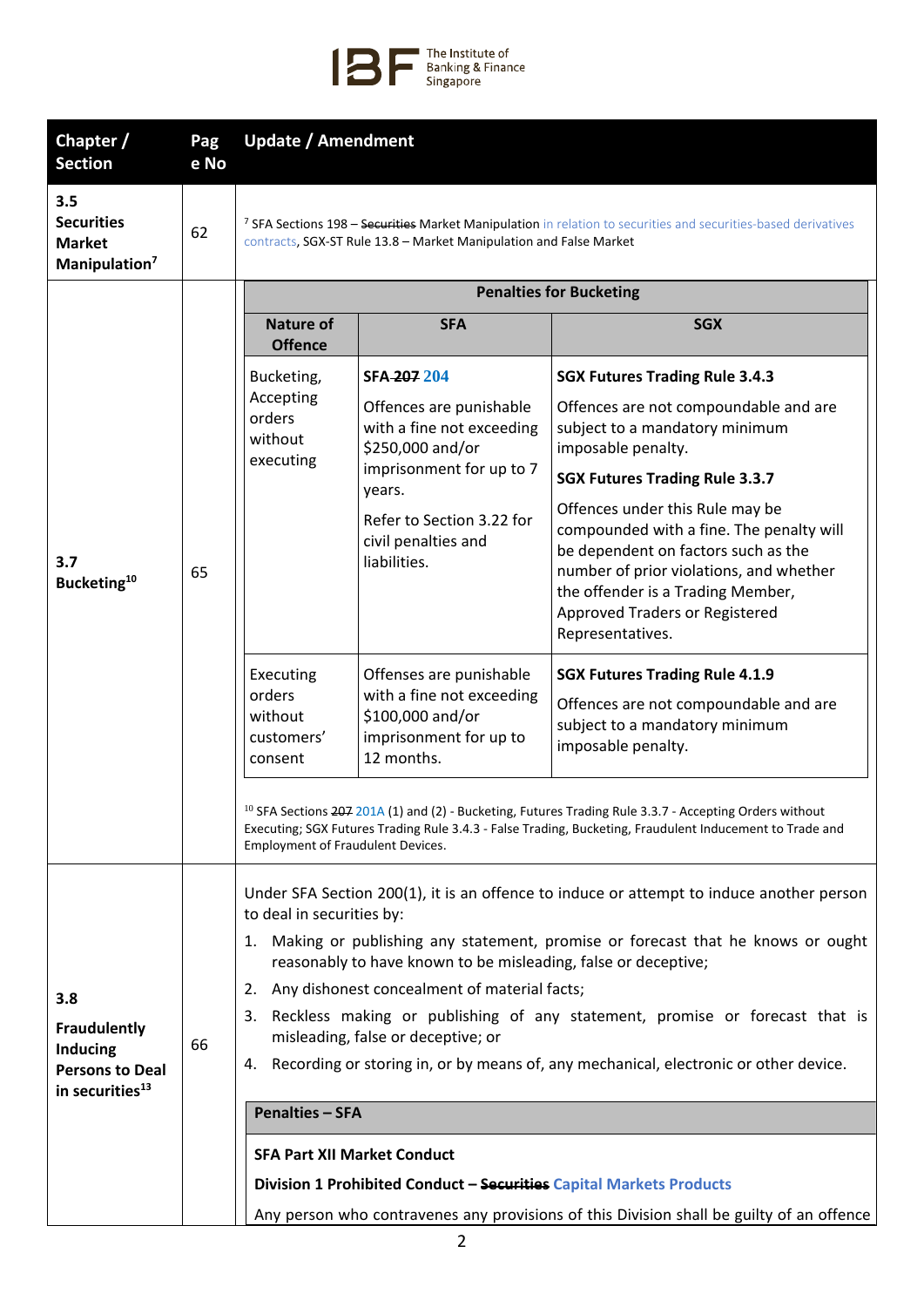

| Chapter /<br><b>Section</b>                                                                      | Pag<br>e No | <b>Update / Amendment</b>                                                                                                                                                                                                                                     |                                                                                                                                                                                                        |                                                                                                                                            |  |
|--------------------------------------------------------------------------------------------------|-------------|---------------------------------------------------------------------------------------------------------------------------------------------------------------------------------------------------------------------------------------------------------------|--------------------------------------------------------------------------------------------------------------------------------------------------------------------------------------------------------|--------------------------------------------------------------------------------------------------------------------------------------------|--|
|                                                                                                  |             | and shall be liable on conviction to a fine not exceeding \$250,000 or to imprisonment for<br>a term not exceeding 7 years or to both. Refer to Section 3.14 for civil penalties and civil<br>liabilities.                                                    |                                                                                                                                                                                                        |                                                                                                                                            |  |
|                                                                                                  |             | Market Manipulation and False Market                                                                                                                                                                                                                          | <sup>13</sup> SFA Section 200 - Fraudulently Inducing Persons to Deal in securities Capital Markets Products, SGX-ST Rule 13.8.5 -                                                                     |                                                                                                                                            |  |
|                                                                                                  | 66/         | In addition, for options in equity indices, under SFA Section 200(1), it is an offence under<br>SFA Section 200 to induce or attempt to induce another person to deal in securities<br>capital markets products by:                                           |                                                                                                                                                                                                        |                                                                                                                                            |  |
|                                                                                                  |             | 1. Making or publishing any statement, promise or forecast that he knows or ought<br>reasonably to have known to be misleading, false or deceptive;                                                                                                           |                                                                                                                                                                                                        |                                                                                                                                            |  |
|                                                                                                  |             | 2. Any dishonest concealment of material facts;                                                                                                                                                                                                               |                                                                                                                                                                                                        |                                                                                                                                            |  |
| 3.9 Fraudulently<br><b>Inducing</b><br><b>Persons to Deal</b>                                    |             | 3. Reckless making or publishing of any statement, promise or forecast that is<br>misleading, false or deceptive; or                                                                                                                                          |                                                                                                                                                                                                        |                                                                                                                                            |  |
|                                                                                                  |             | 4. Recording or storing in, or by means of, any mechanical, electronic or other device<br>information that is now to be false or misleading in a material particular.                                                                                         |                                                                                                                                                                                                        |                                                                                                                                            |  |
| in Futures                                                                                       | 67          | <b>Penalties - SFA</b>                                                                                                                                                                                                                                        |                                                                                                                                                                                                        |                                                                                                                                            |  |
| Contracts <sup>14</sup>                                                                          |             |                                                                                                                                                                                                                                                               |                                                                                                                                                                                                        |                                                                                                                                            |  |
|                                                                                                  |             | <b>SFA Part XII Market Conduct</b>                                                                                                                                                                                                                            |                                                                                                                                                                                                        |                                                                                                                                            |  |
|                                                                                                  |             | Division 2 1 Prohibited Conduct - Futures Contracts-Capital Markets Products                                                                                                                                                                                  |                                                                                                                                                                                                        |                                                                                                                                            |  |
|                                                                                                  |             | Any person who contravenes any provisions of this Division shall be guilty of an offence<br>and shall be liable on conviction to a fine not exceeding \$250,000 or to imprisonment for<br>a term not exceeding 7 years or to both.                            |                                                                                                                                                                                                        |                                                                                                                                            |  |
|                                                                                                  |             | <sup>14</sup> SFA Section 209 200 - Fraudulently Inducing Persons to Deal in futures contracts Capital Markets Products,<br>SGX Futures Trading Rule 3.4.3 - False Trading, Bucketing, Fraudulent Inducement to Trade and Employment<br>of Fraudulent Device. |                                                                                                                                                                                                        |                                                                                                                                            |  |
|                                                                                                  |             | A recent infamous case of fraudulent practice was the Ponzi scheme by Bernard Madoff.                                                                                                                                                                         |                                                                                                                                                                                                        |                                                                                                                                            |  |
| 3.10<br><b>Employment of</b><br><b>Fraudulent or</b><br><b>Deceptive</b><br>Device <sup>15</sup> | 67          | <b>Penalties</b>                                                                                                                                                                                                                                              |                                                                                                                                                                                                        |                                                                                                                                            |  |
|                                                                                                  |             | <b>Nature of Offence</b>                                                                                                                                                                                                                                      | <b>SFA</b>                                                                                                                                                                                             | <b>SGX</b>                                                                                                                                 |  |
|                                                                                                  |             | Fraudulently<br>inducing persons<br>to deal in capital<br>markets products,<br>trade in futures<br>contracts,<br>employment of                                                                                                                                | SFA 209 200, 201, 210 204<br>Offences are punishable with a fine<br>not exceeding \$250,000 and/or<br>imprisonment for up to 7 years.<br>Refer to Section 3.19 for civil penalties<br>and liabilities. | <b>SGX Futures Trading</b><br><b>Rule 3.4.3</b><br>Offences are not<br>compoundable and are<br>subject to a mandatory<br>minimum imposable |  |
|                                                                                                  |             | fraudulent or<br>manipulative and<br>deceptive devices                                                                                                                                                                                                        |                                                                                                                                                                                                        | penalty.                                                                                                                                   |  |
|                                                                                                  |             | <sup>15</sup> SFA Section 210-204 - Penalties under this Division; SGX Futures Trading Rule 3.4.3 - False Trading,<br>Bucketing, Fraudulent Inducement to Trade and Employment of Fraudulent Device                                                           |                                                                                                                                                                                                        |                                                                                                                                            |  |